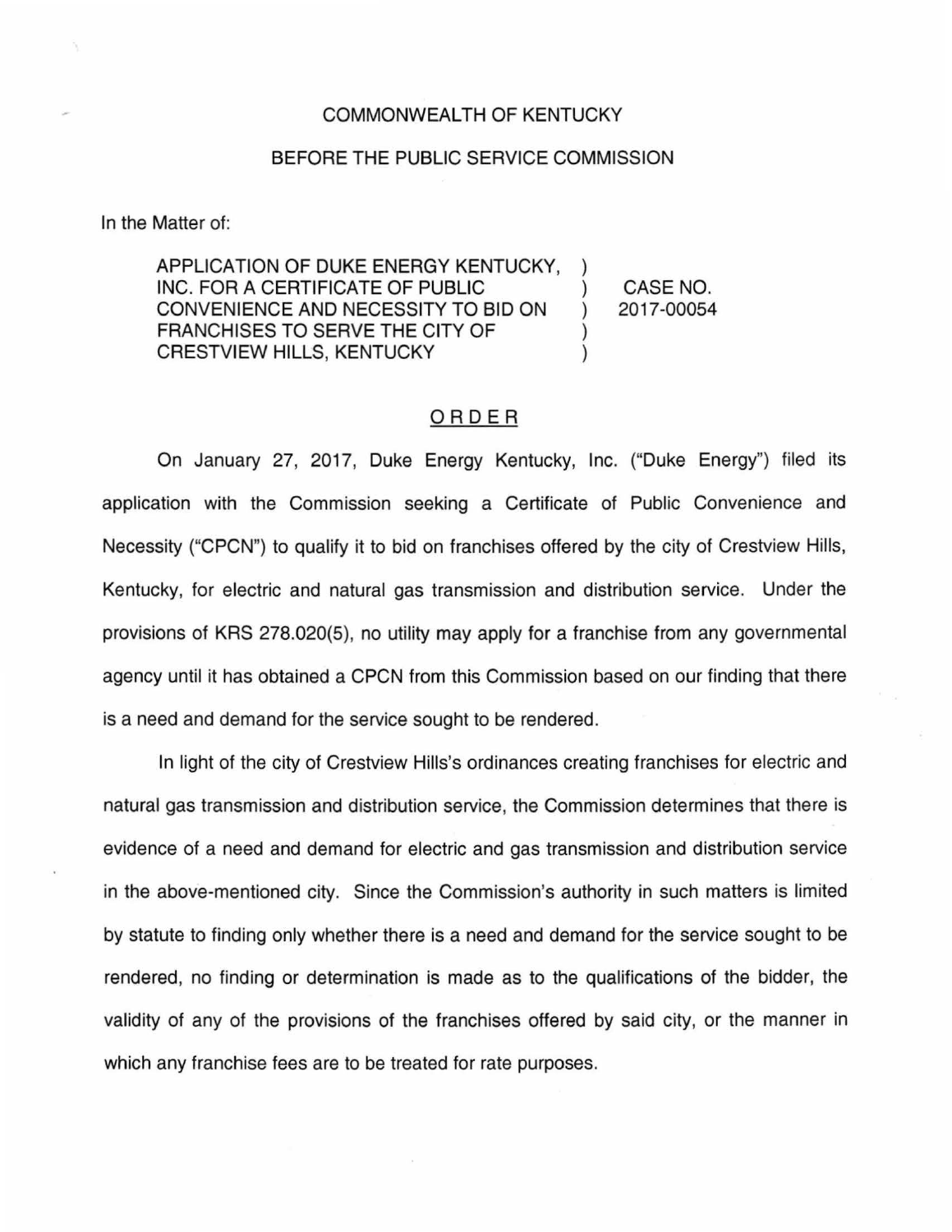IT IS THEREFORE ORDERED that:

1. Duke Energy is granted a CPCN that authorizes it to bid on franchises offered by the city of Crestview Hills, Kentucky, for electric and natural gas transmission and distribution service.

2. If Duke Energy is not the successful bidder, Duke Energy shall, within ten days of the award of the franchises at issue, file with the Commission a written notice stating that Duke Energy was not the successful bidder.

3. If Duke Energy is the successful bidder, Duke Energy shall, within ten days of the award of the franchises at issue, file with the Commission a copy of the executed franchise agreements and a statement disclosing the amount of the initial franchise fees.

4. If Duke Energy is the successful bidder, Duke Energy shall, within ten days of an increase or decrease in the amount of the initial franchise fees set forth in the franchise agreements, file with the Commission documentation setting forth the revised fees.

5. Any documents filed pursuant to ordering paragraphs 2, 3, or 4 of this Order shall reference the number of this case and shall be electronically submitted via the Commission's electronic Tariff Filing System.

6. This Order shall not be construed as granting a CPCN to construct utility facilities in said city.

-2- Case No. 2017-00054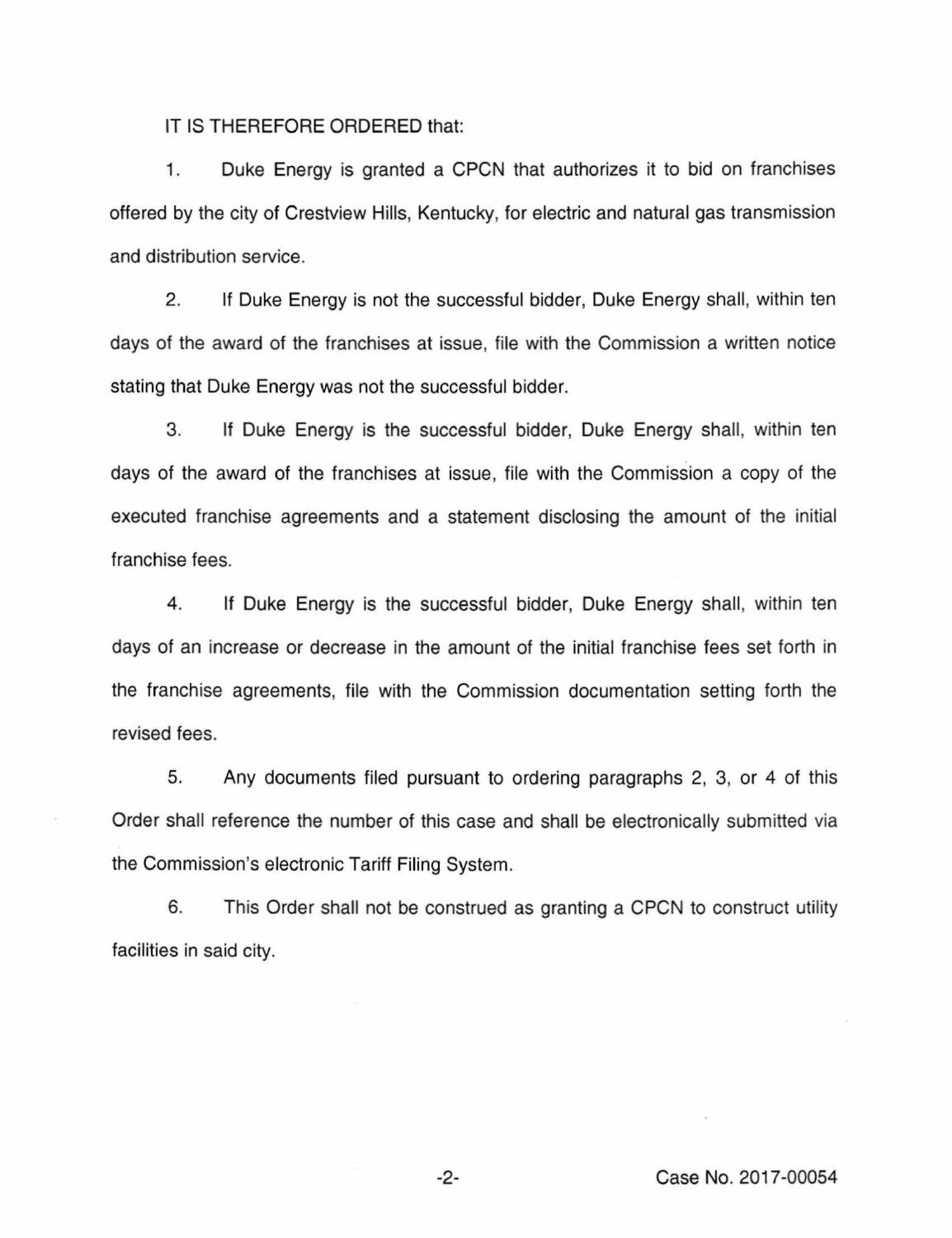By the Commission



ATTEST: taline R. Matheus

Executive Director